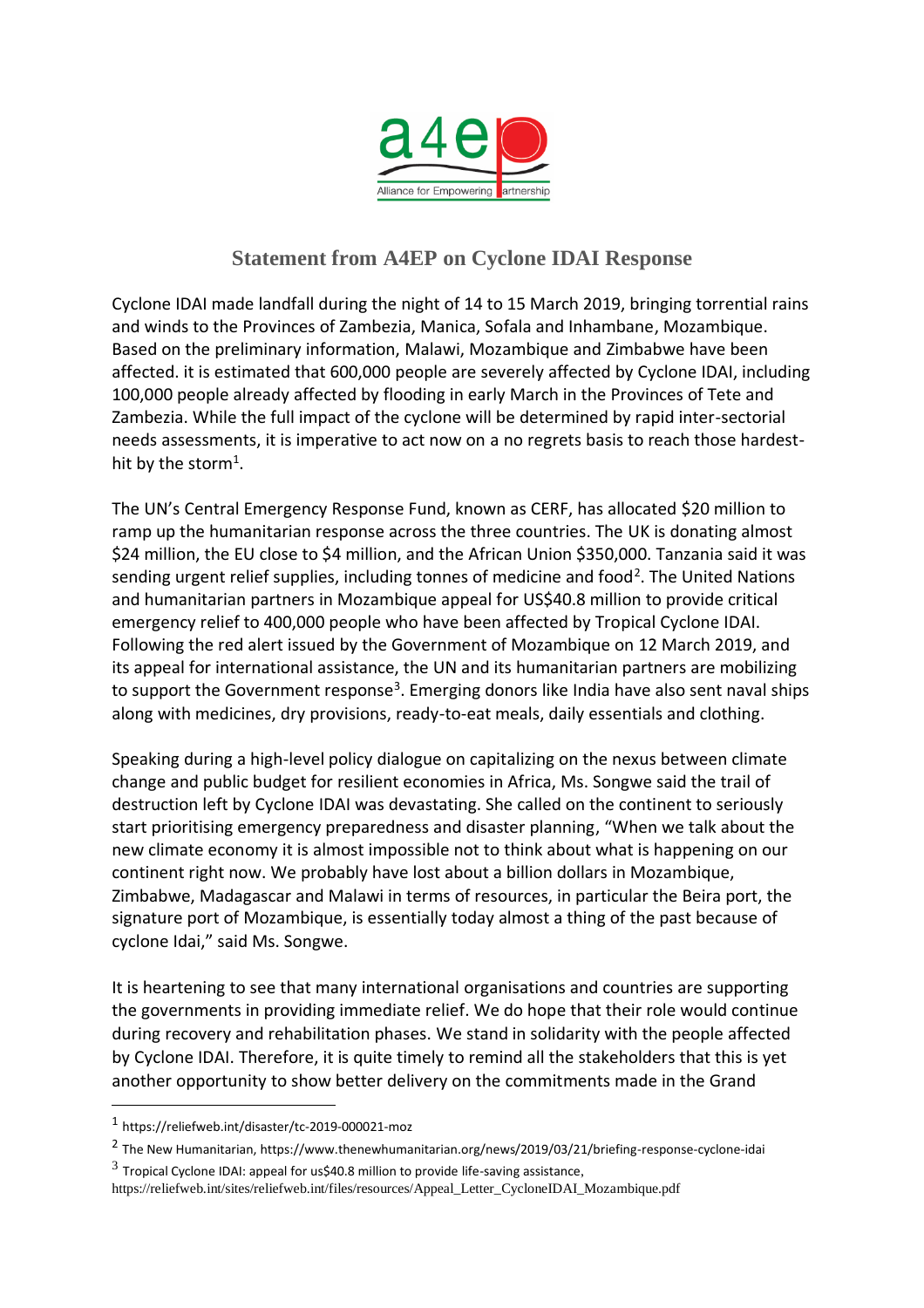Bargain<sup>4</sup> and Charter 4 Change<sup>5</sup> to strengthen the local response mechanism, and local and national actors.

A4EP would like to urge the humanitarian actors to keep in mind and ensure that local and national actors and communities affected by the Cyclone IDAI are the centre of the decisionmaking processes. Their participation in design and implementation of the IDAI response is key to a more accountable and sustainable response.

- 1. The international headquarters of the GB and C4C signatories should remind their national offices about the commitments they are expected to adhere
- 2. Unless it could be justified, responses of national offices of international organisations should be through partnership with homegrown local and national actors. This should be an opportunity to reinforce, not replace
- 3. It is of utmost importance not only to pass on 25% and 20% of humanitarian funding by the GB and C4C signatories respectively, but also try to exceed it whenever and wherever possible
- 4. C4C signatories should constantly highlight the role of their local partners in all media communications
- 5. Better partnership modalities with local and national actors must be explored by the donors and intermediary agencies, instead of merely transferring implementation related risks to them through sub-contracting
- 6. In order to seek durable solutions, the recognition of the impacts of climate change is crucial. Not only is climate resilience important for planning for disasters but it is also important because we now know more of these extreme climate events will come. The response and recovery needs to plan to ensure that risk management or risk mitigation is factored into disaster recovery. it is important to work through humanitarian-development nexus by ensuring multi-year financing, beyond short term humanitarian funding.

## **International Conveners of Alliance 4 Empowering Partnerships**



<sup>4</sup> Grand Bargain[, https://www.agendaforhumanity.org/initiatives/3861](https://www.agendaforhumanity.org/initiatives/3861)

<sup>5</sup> Charter 4 Change, https://charter4change.org/